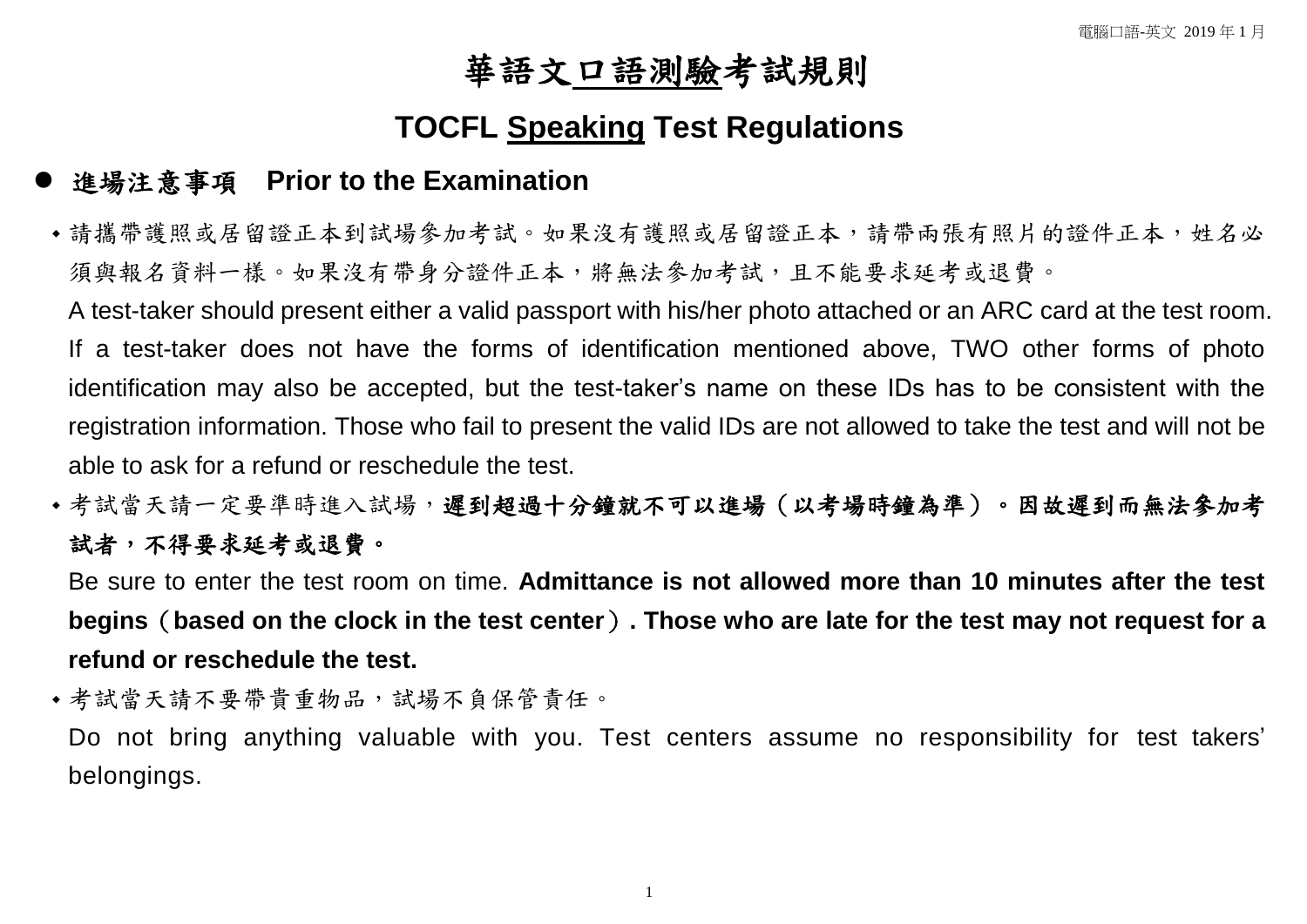- 進入試場前,請關閉行動電話及相關電子產品,並取消鬧鈴設定。 Before entering the test room, please turn off your cell phone, alarm clock settings and any other electronic devices.
- •進入試場前,請先查看試場門口的座號表,確定自己的座位號碼,並按照座位號碼入座。 Look up for your seat number on the seating arrangement sheet on the door before entering the test room. Sit in your assigned seat.
- 除了身分證件以外,隨身物品請放在指定的地方,不可以放在座位四周。 Personal items other than your Photo ID are not allowed on the desktop. All your personal items must be put away at the front of the test room.
- 試場內不能吸煙、飲食、嚼食口香糖或攜帶飲料及白開水入座。

There is no smoking, drinking, eating, chewing gum or water in the test room.

- 考試期間注意事項 **During the Test Session**
- 入座後,請將身分證件放在桌上,並檢查測驗專用紙上自己的名字、國籍、生日和影片語言是否正確,如果有 錯誤,請在點名時跟監試人員反應。

Your photo ID will be checked before you are admitted. The name that you used to register must match the name on the ID you present at the test center and the personal paper on the desktop. In addition, please check the correctness of your Nationality, Birth date, and the Language in video on **the Test Sheet**. If any information is incorrect or missing, inform the invigilators during the roll call.

測驗中沒有休息時間,一旦離開試場就不能再回來考試。

No breaks are given during the test. Once you leave the test room, you are not allowed to reenter to finish the test.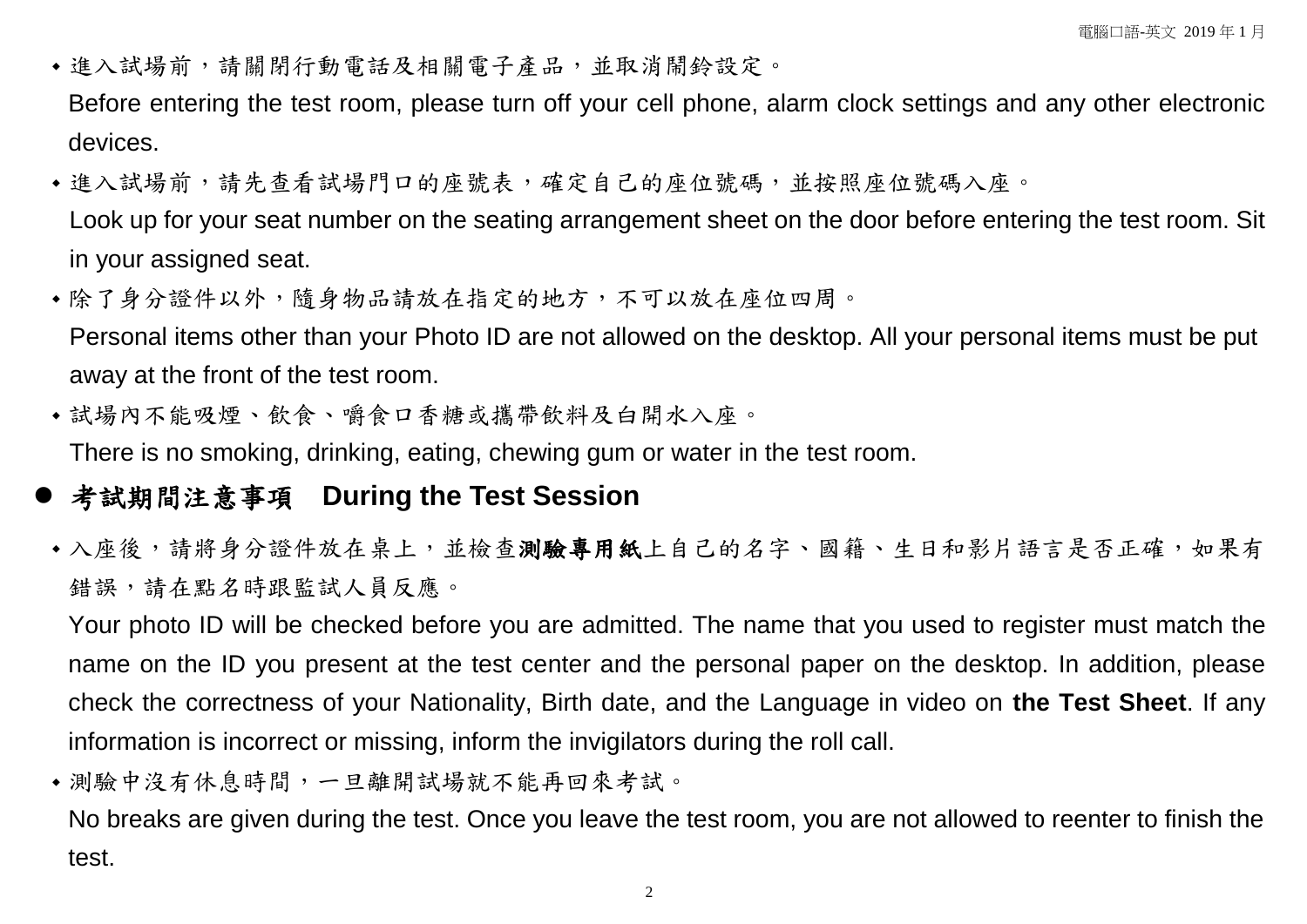- •考試時,行動電話及相關電子產品不可以發出任何聲音或振動,如果有違規情況,將取消考試資格。 If your cell phone or any other electronic devices ring, vibrate, or make any noise during the test, you will not receive any scores for this test.
- 考生不可以左顧右盼、相互交談,影響考試秩序將取消考試資格。

Do not look around, discuss test content, make noise or cause any disturbance during the test session. Or you will not receive any scores for this test.

- •若發現有人頂替代考,考生與代考者,會被要求離開試場並取消考試資格,二年內不得再報名參加本測驗。 If you attempt to take the test for someone else or have someone take the test for you, both of you will be dismissed from the test room and will not receive any scores for this test. Moreover, both of you may not be able to attend the TOCFL test in the next 2 years.
- 考試時,嚴格禁止以文字、錄音或其他形式,複製考試內容,如果有違規情況,會被要求離開試場並取消考試 資格,二年內不得再報名參加本測驗。

It is not allowed to copy the test content by transcribing, recording or any other format during the test. If you do so, you will be dismissed from the test room and will not receive any scores for this test. Moreover, you may not be able to attend the TOCFL test in the next 2 years.

- 考生如有作弊或其他違規情況,或有不服監試人員指示者,監試人員可以要求考生離開試場並取消考試資格。 If you fail to comply with the test administration regulations or the test administrator's directions, you will be dismissed from the test room and will not receive any scores for this test.
- 華語文能力測驗採電腦考試,測驗中途若發生網路中斷、電腦故障或人為操作不當等,造成題目無法完整播放 呈現、跳題、測驗系統暫停或登出之情形,考生應立即舉手通知監試人員處理,請考生於現場稍待,勿自行離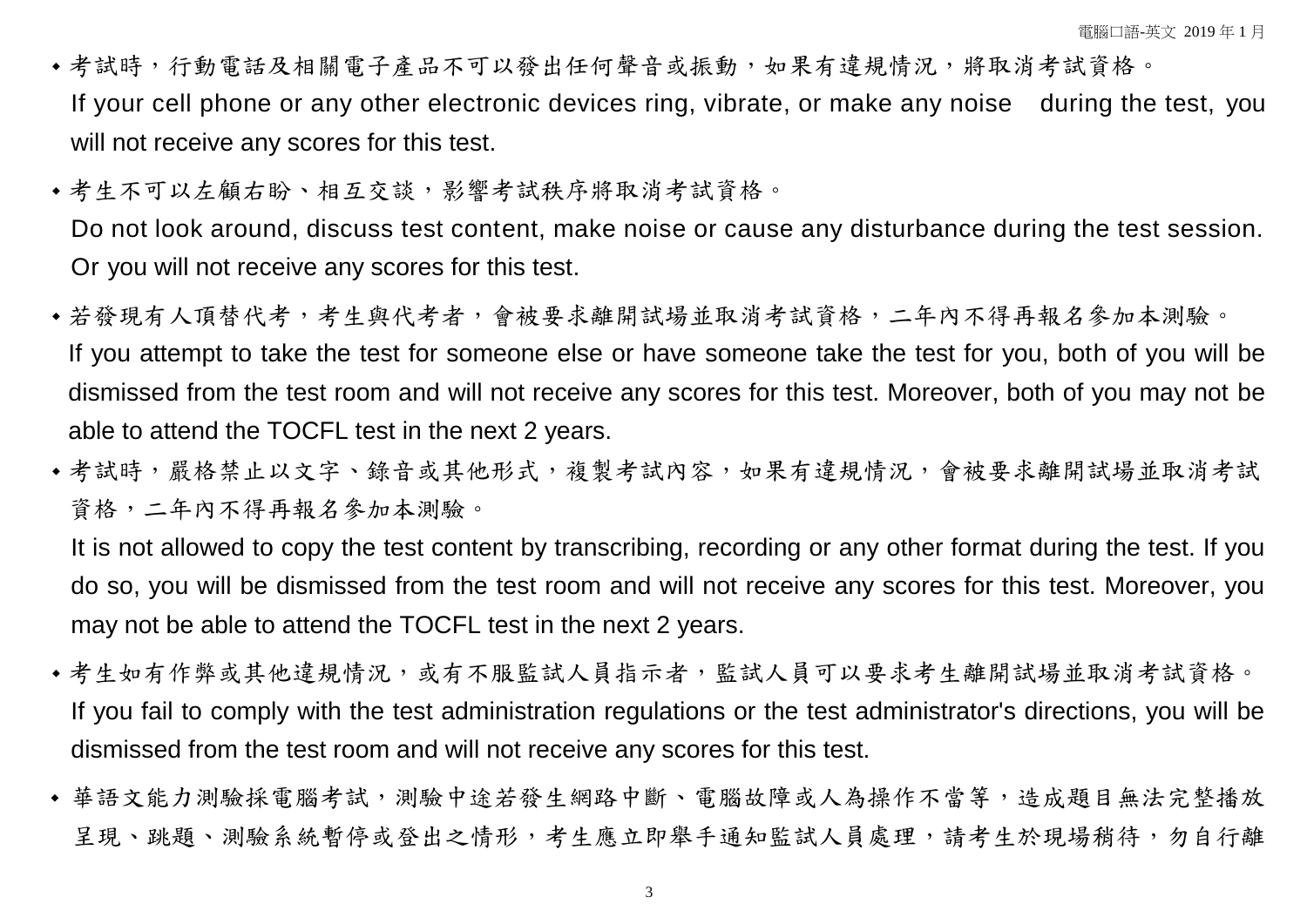開,並配合監試人員之處理方式。待問題排除後,重新以考生專屬測驗帳號,或監考人員提供之備用帳號登入 後,即可接續先前測驗進度,繼續完成測驗,並不影響先前成績計算,考生不得以測驗中斷為由向本會或監考 人員請求重測、退費、損害賠償或為其他請求或任何主張。

In case of any technical problems that arise during the computerized Test of Chinese as a Foreign Language, e.g. disconnection from the Internet, the computer malfunctions, or human operational errors, the test-taker should immediately notify the test proctor for assistance. The test-taker should remain at the test site, and follow the directions of the test proctor while the problem is being solved. Upon the solution of the problem, the test taker can, by logging in again with either the original test ID or a backup login ID provided by the test-proctor, resume the test at the point where the interruption occurred. The test result will not be affected by any means by the interruption. The test-taker may not make any claim to SC-TOP or the test-proctor of any right to retake the test, for a refund, or for any form of compensation.

• 如遇停電等不可抗拒之因素需中止考試時,本會將另安排其他考試時間及場地,並公布相關考試訊息,進行補 考。若考生無法配合補考時間,可向本會申請退費。

In any case of cancellation and rescheduling of a test due to causes force majeure, SC-TOP will announce the new time and venue of the rescheduled test. The test-taker who finds the new arrangement inconvenient may request a refund of the registration fee.

## 考試結束注意事項 **After the Examination**

考試結束以後,請先留在座位上,等監考老師宣布才可以離開。

When the test is over, please remain seated until the test proctors instruct you to leave.